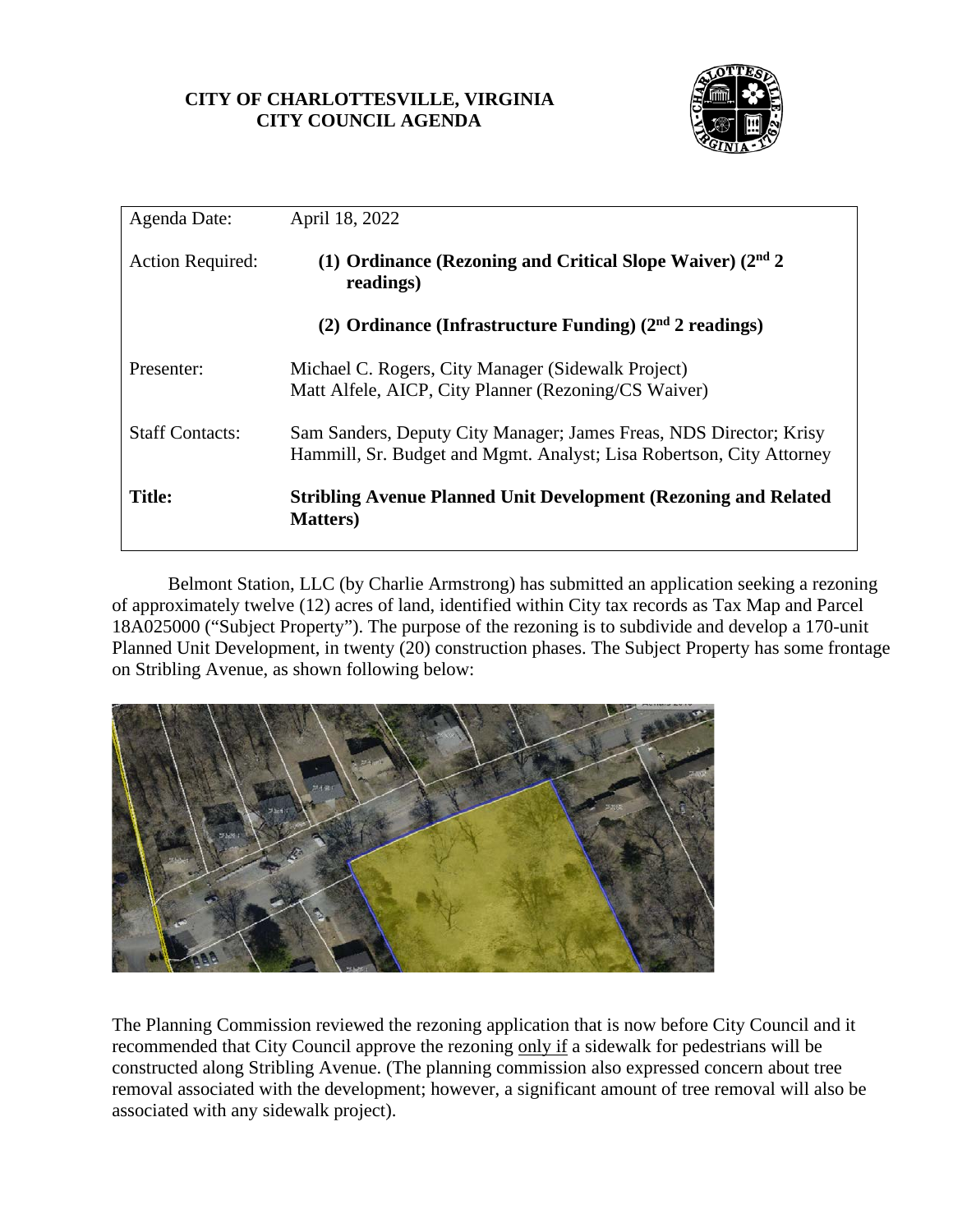#### **City Manager Office Recommendations**

For the reasons set forth within this Agenda Memo, the City Manager's Office recommends that Council take the following action(s):

(1) Approve the Rezoning, and

(2) Approve the Infrastructure Funding Agreement for a Stribling Sidewalk Project.

**City Manager Recommendation (1): City Council should approve the rezoning and critical slope waiver, consistent with the Planning Commission's recommendation**

**\_\_\_\_\_\_\_\_\_\_\_\_\_\_\_\_\_\_\_\_\_\_\_\_\_\_**

The NDS Staff Report for the rezoning is Attachment 3 to this Agenda Memo (including the Final Proffer Statement and the proposed PUD Development Plan).

Since the first reading conducted by City Council, the applicant has amended the proffered development conditions to provide a clear definition of "low- and moderate-income household". *See*  Proffer 1.a.(ii).

### **City Manager Recommendation (2): City Council should approve the proposed Infrastructure Funding Agreement**

## a. The Stribling Sidewalk Project is advisable, to enhance pedestrian safety

The City should upgrade this existing public street, and add sidewalk improvements to Stribling Avenue. Existing conditions are already challenging for pedestrians/ residents along this existing City street. Topography and natural systems are dramatic: Moore's Creek and its tributaries interlace with a rolling topography. This existing topography may explain why no sidewalk construction was included when Stribling Avenue was originally improved. Further, there exists a floodplain where Stribling Road travels up to Fontaine Avenue; drainage challenges may further explain the lack of sidewalk improvements along this existing public street.

## b. The Funding Agreement is in the City's best fiscal interests.

A copy of the voluntary Funding Agreement is attached to this Agenda Memo. The Funding Agreement proposes an advance of \$2.9 million by Belmont Station LLC to the City for Stribling sidewalk construction, repayable in future years (with interest) from the new real estate tax revenues generated by the PUD development. Future repayments by the City would be classified as "debt service". It has been estimated that the cost of establishing sidewalk along Stribling Avenue will be at least \$2.9 million, but possibly up to \$4.0 million. This ballpark estimate is based upon information shared by Belmont Station, LLC, and the City Engineer's familiarity with this general area—in particular, the difficult topography and drainage issues.

1. *Since this matter was last before City Council, the proposed agreement has been revised, to state that the repayment amounts would be calculated based on sixty percent (60%) of new real estate revenues attributable to the development, to avoid double-committing the new real estate tax revenues to be received from the development*. The premise of this arrangement is that the tax revenues realized by the City from the new construction, sale and occupancy of each new housing unit can be used to cover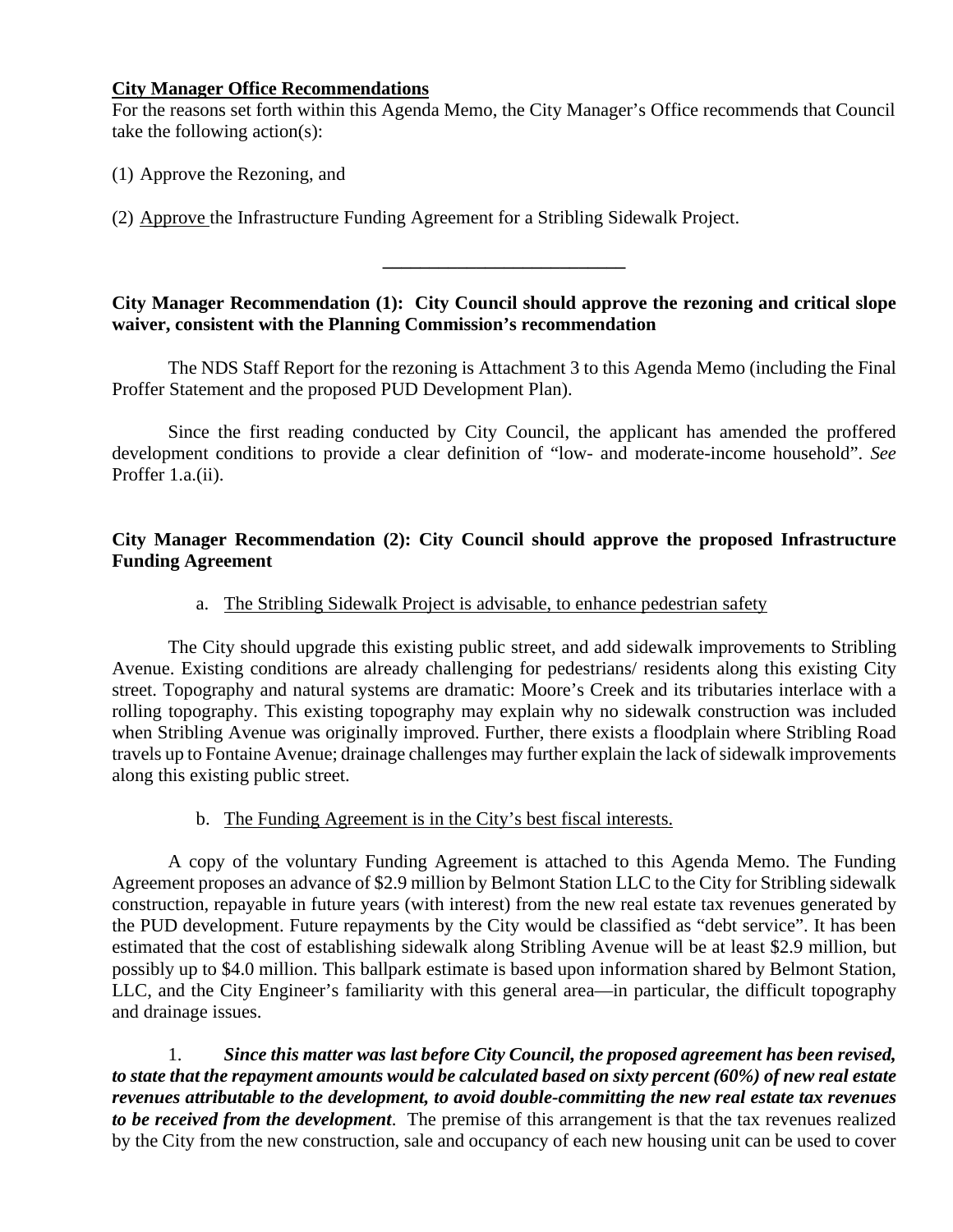the debt service. Sixty-percent (60%) of new real estate revenues received by the City would be earmarked for repayment of the debt to Belmont Station, LLC during the repayment period (which can be up to a total of 15 years). With this change, the proposed Funding Agreement now takes into account the City's longstanding practice of committing the first forty percent (40%) of all new real estate tax revenues every year for the School's operational budget.

## **Alignment with Council Vision Areas and Strategic Plan:**

The proposed PUD itself, as represented within the Application Materials and Proffered Development Conditions, is consistent with the City's vision to provide housing that includes a mixture of incomes and housing types.

**Community Engagement:** community engagement has occurred via the public hearing process on the rezoning application.

### **Attachments (3)**:

• ACTION ITEM 1: Proposed Ordinance Approving the Stribling Planned Unit Rezoning

*Suggested motion: " I move the ORDINANCE amending and re-enacting the Zoning Map for the City of Charlottesville, Virginia, to reclassify property from R-1S and R-2 to Planned Unit Development for the "240 Stribling PUD", and granting a critical slope waiver for the 240 Stribling PUD*

• ACTION ITEM 2: Proposed Ordinance for an Infrastructure Funding Agreement

### *Suggested motion:*

**Approve: "***I move the ORDINANCE approving a voluntary infrastructure funding agreement in the amount of \$2.9 million, upon terms offered by Belmont Station, LLC for construction of sidewalk along Stribling Avenue"*

• **Background Materials: NDS Staff Report for the Rezoning and Critical Slope Waiver**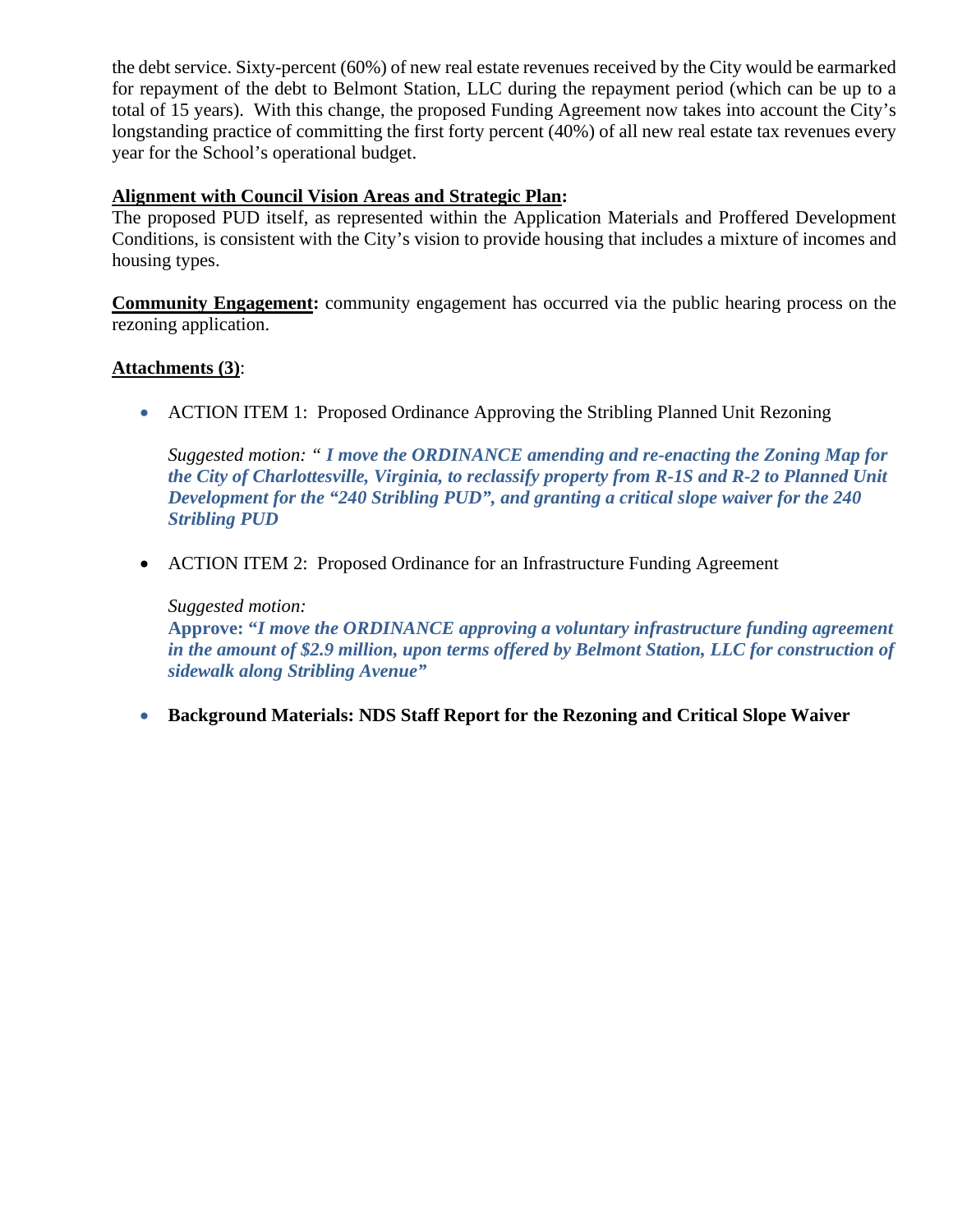#### **ACTION ITEM 1: REZONING ORDINANCE (INCLUDING CRITICAL SLOPE WAIVER)**

#### **ORDINANCE**

#### **Amending and Re-enacting the Zoning Map for the City of Charlottesville, Virginia, to reclassify property from R-1S and R-2 to Planned Unit Development for the "240 Stribling PUD", and granting a critical slope waiver for the 240 Stribling PUD**

**WHEREAS**, Belmont Station, LLC ("Landowner") submitted rezoning application ZM20-00002 ("Application") seeking a change in the zoning district classification for approximately twelve (12) acres of land identified by City Real Estate Tax Parcel Identification No. 18A025000 ("Subject Property"), from R-1S (Residential Small Lot) and R-2 (Residential Two-Family) to Planned Unit Development ("240 Stribling PUD"), with such rezoning made subject to certain development conditions proffered by the Landowner("Proffers"); and

**WHEREAS**, the purpose of the rezoning application is to allow a specific development project ("Project") identified within a written PUD Development Plan, dated June 11, 2021, as revised through March 21, 2022, and the Statement of Final Proffer Conditions signed by the Landowner on November 11, 2021 for the "240 Stribling PUD". The PUD Development Plan identifies the general or approximate location of the following housing types to be constructed: 20 rows of townhouses, two multifamily dwelling units, and two single-family attached dwellings. The PUD Development Plan also depicts two central greens, protection of a wooded area between the development and Moore's Creek, a shared use path constructed to City Standard Detail TR-1, a public street connection to Morgan Court, and six (6) private streets intended for rear loading of the townhouses within the development. Structured parking will be provided within the multifamily dwelling units, and sidewalks will be constructed on both sides of all new public streets within the development, and along one side of each private street within the development. The development of the Subject Property will further be subject to the conditions of a critical slope waiver approved by City Council, as requested in Application P20-0079. (Collectively, all of the foregoing materials describe the specific "Project"); and

**WHEREAS**, a joint public hearing on the proposed rezoning of the Subject Property was held before the Planning Commission and City Council on September 14, 2021, after notice to the public and to adjacent property owners as required by law; and

**WHEREAS**, on November 9, 2021, following the joint public hearing, the Planning Commission voted to recommend that City Council should approve the proposed rezoning for the Project, subject to certain qualifications; and

**WHEREAS**, City Council has considered: the details of the specific Project, as represented within the Landowner's various application materials, the Staff Reports relating to the application materials, the comments received from the public, and the Planning Commission's recommendation; and

**WHEREAS**, this Council finds and determines that the public necessity, convenience, general welfare and good zoning practice require the proposed rezoning; that both the existing zoning classification (R-1S) and the proposed PUD zoning classification (subject to the proffered development conditions) are reasonable; and that the proposed rezoning is consistent with the Comprehensive Plan; now, therefore,

**BE IT ORDAINED** by the Council of the City of Charlottesville, Virginia that, in order to allow the development of the Project described above within this Ordinance, the Zoning Map incorporated in Section 34-1 of the Zoning Ordinance of the Code of the City of Charlottesville, 1990, as amended, shall be and hereby is amended and reenacted as follows:

*Section 34-1.Zoning District Map*. Rezoning from R-1S and R-2 to 240 Stribling PUD, all of that certain land identified within the City of Charlottesville's real estate tax tax records by Real Estate Parcel Identification Number 18A025000, consisting of approximately 12.07 acres (approx. 525,769 square feet), subject to the PUD Development Plan dated June 11, 2021, as revised through 3/21/2022, and also subject to the Proffers dated November 11, 2021, which were tendered by the Landowner in accordance with law and are hereby accepted by this City Council as set out below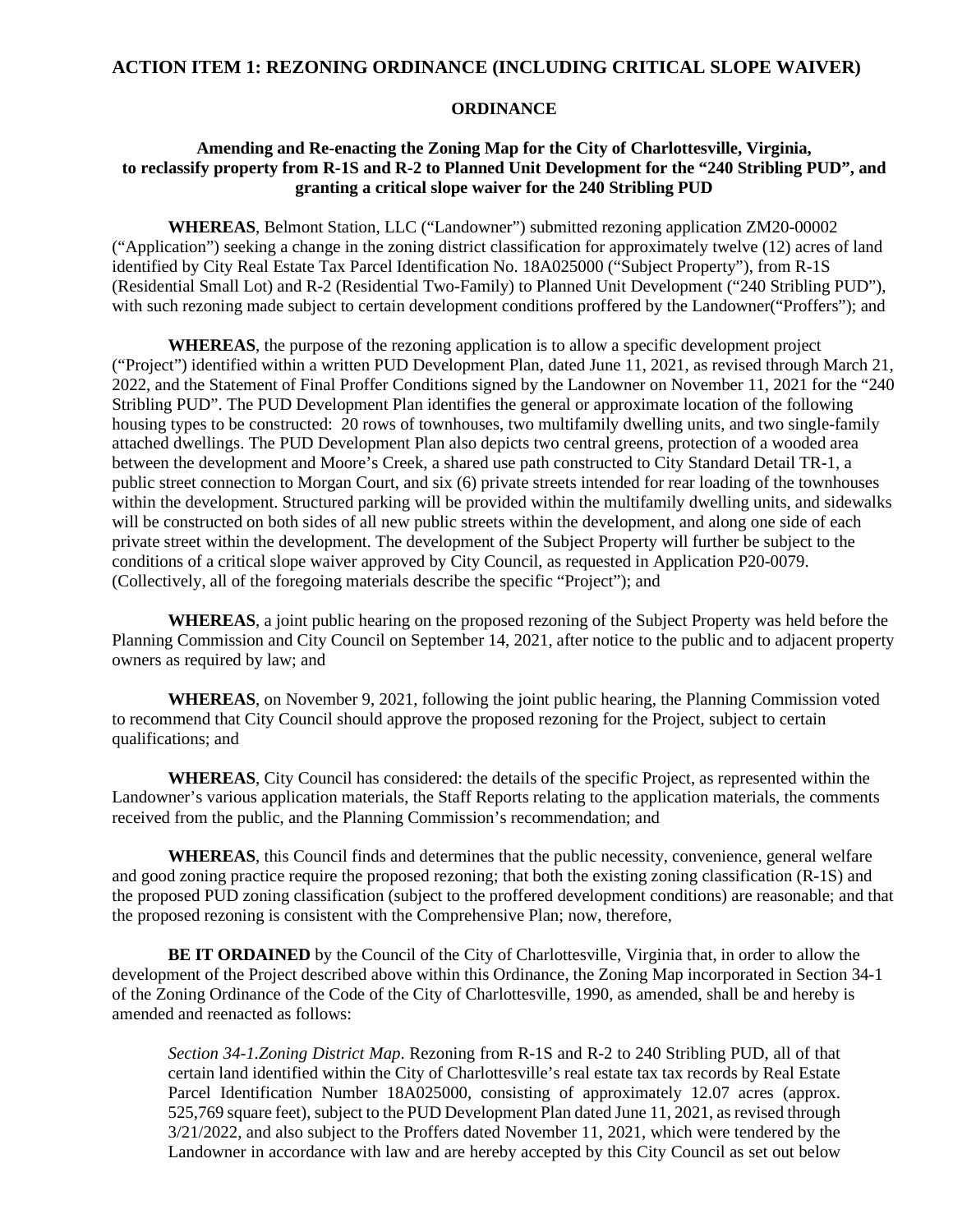within this Ordinance.

#### **Approved Proffers**

The use and development of the Subject Property shall be subject to the following development conditions voluntarily proffered by the Landowner, which conditions shall apply in addition to the regulations otherwise provided within the City's zoning ordinance:

- 1. The Owner shall establish affordable housing within the Property, as follows:
	- a. For the purposes of this Proffer:
		- i. The term "Affordable Dwelling Unit" means a dwelling unit reserved for occupancy by a Low- and Moderate-Income Household.
		- ii. "Low-and Moderate-Income Household" means a household that pays no more than thirty percent (30%) of its gross income for housing costs, including utilities, provided that the annual gross income of the household/occupant is sixty percent (60%) or less of the Area Median Income (AMI) for the City of Charlottesville, as said AMI is established annually by the federal Department of Housing and Urban Development (HUD).
	- b. Fifteen percent (15%) of all dwelling units constructed within the area of the Subject Property shall be Affordable Dwelling Units. ("Required Affordable Dwelling Units") The Required Affordable Dwelling Units shall be identified on a layout plan, by unit, prior to the issuance of any certificate of occupancy for a residential unit within the PUD ("Initial Designation"). The Owner reserves the right, from time to time after the Initial Designation, and subject to approval by the City, to change the unit(s) reserved as Affordable Dwelling Units, and the City's approval shall not unreasonably be withheld so long as a proposed change does not reduce the number of Required Affordable Dwelling Units and does not result in an Affordability Period shorter than required by these proffers with respect to any of the Required Affordable Dwelling Units.
		- i. Thirty percent (30%) or more of the Required Affordable Dwelling Units shall be reserved for rental to low- and moderate-income households ("Rental Affordable Dwelling Units") . Each of the Rental Affordable Dwelling Units shall be reserved as such throughout a period of at least ten (10) years from the date on which the unit receives a certificate of occupancy from the City's building official ("Rental Affordability Period"). All Rental Affordable Dwelling Units shall be administered in accordance with City regulations adopted pursuant to the provisions of City Code 34-  $12(g)$  as such regulations are in effect on the date of Owner's signature, below. For the purposes of this section and section 1.b.ii., below, if City regulations adopted pursuant to the provisions of City Code  $34-12(g)$  are amended by the City after the date of Owner's signature, below, the Owner may elect in writing to the Zoning Administrator to instead be bound by the amended regulations.
		- ii. Thirty percent (30%) or more of the Required Affordable Dwelling Units shall be reserved for ownership by low- and moderate-income households ("For-Sale Affordable Dwelling Units"), throughout a period of thirty (30) years from the date on which the unit receives a certificate of occupancy from the City's building official. The For-Sale Affordable Units shall be administered in accordance with City regulations adopted pursuant to the provisions of City Code  $34-12(g)$ , as such regulations are in effect on the date of Owner's signature, below. During construction the For-Sale Affordable Dwelling Units shall be constructed incrementally, such that at least five (5) Affordable Dwelling Units shall be either completed or under construction pursuant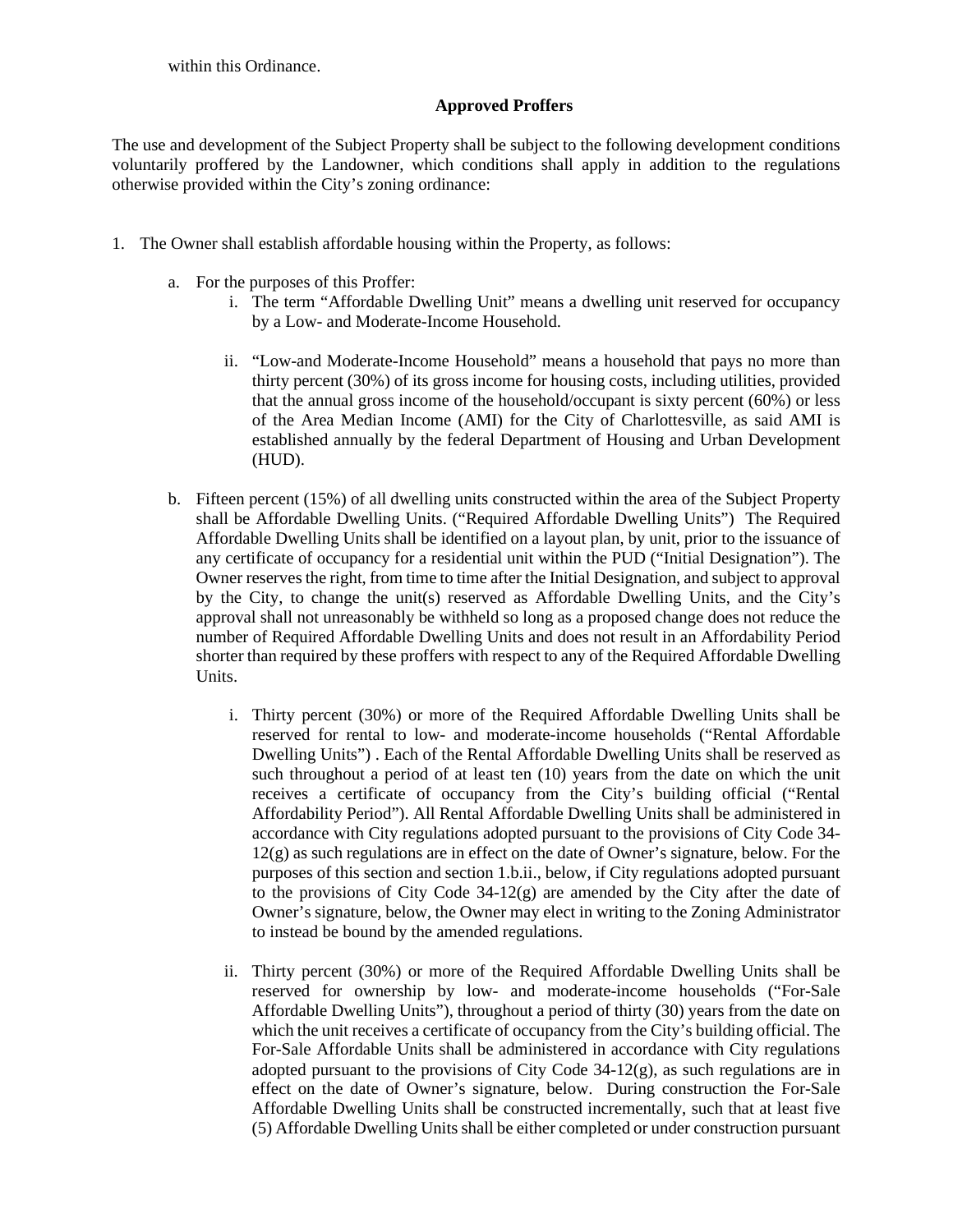to a City-issued building permit, prior to the issuance of every 30th building permit for non-affordable for-sale dwelling units.

c. The land use obligations referenced in 1.b.i, 1.b.ii, and 1.b.iii shall be set forth within one or more written declarations of covenants recorded within the land records of the Charlottesville Circuit Court, in a form approved by the Office of the City Attorney, so that the Owner's successors in right, title and interest to the Property shall have notice of the obligations. In the event of re-sale of any of the Required Affordable Rental Units that reduces the number of Required Affordable Dwelling Units below the threshholds set forth in this proffer, the declaration of covenants shall provide a mechanism to ensure that an equivalent Affordable Dwelling Unit is created within the City of Charlottesville, either on or off of the Subject Property, that satisfies the requirements contained herein for the remainder of the Affordability Period.

#### **Critical Slope Waiver**

#### **BE IT FURTHER ORDAINED by the Council of the City of Charlottesville, THAT** a

waiver of the critical slopes requirements for the Subject Property, to allow for construction of the specific 240 Stribling PUD Project that is the subject of this Ordinance, is hereby granted subject to the following conditions (each, a "CS Waiver" condition):

CS Waiver condition #1: site Plans (VESCP Plans) shall include, at a minimum, 4 stages/phases of erosion and sediment control measures: the first shall be "Initial/Preliminary Controls" and outfall construction, and the second shall include the establishment of sediment traps and conveyances. The sequence shall dictate that no disturbance of the slopes can occur, other than to facilitate trap/conveyance construction, until after the establishment of the trap, conveyances and permanent outfall (until Stage/Phase III)

CS Waiver condition #2: "Super Silt Fence" (chain linked backing) shall be installed where perimeter silt fence is specified.

CS Waiver condition #3: Any disturbance occurring outside of conveyances to the trap, in either sequence or space, planned or unforeseen, shall be immediately stabilized with sod (for pervious areas, utilities should have other "same day stabilization.

CS Waiver condition #4: The proposed trail shall be a non-erodible surface (asphalt/concrete or similar) and provisions shall be made in the stormwater management plan to ensure runoff from the trail is conveyed in a non-erosive manner, and concentrated flows shall not be discharged above slopes, or flow along the toe of slopes, on or offsite the property.

CS Waiver condition #5: Trees removed from areas of critical slope(s) shall be replaced within those areas, at a three-to-one ratio ("Habitat Replacement Trees"). The Habitat Replacement Trees shall be locally native tree species appropriate for the site conditions. The specific number and species of Habitat Replacement Trees will be determined by the applicant and the City based on available space and site conditions, and the size, location and species of all Habitat Replacement Trees shall be specified within the landscaping plan required by Sections §§34-861 et seq. of the Charlottesville City Code, as amended.

CS Waiver condition #6: No tree(s) planted in any area(s) that contain buildings, parking lots, sidewalks, or other built improvements shall be counted as any Habitat Replacement Tree(s).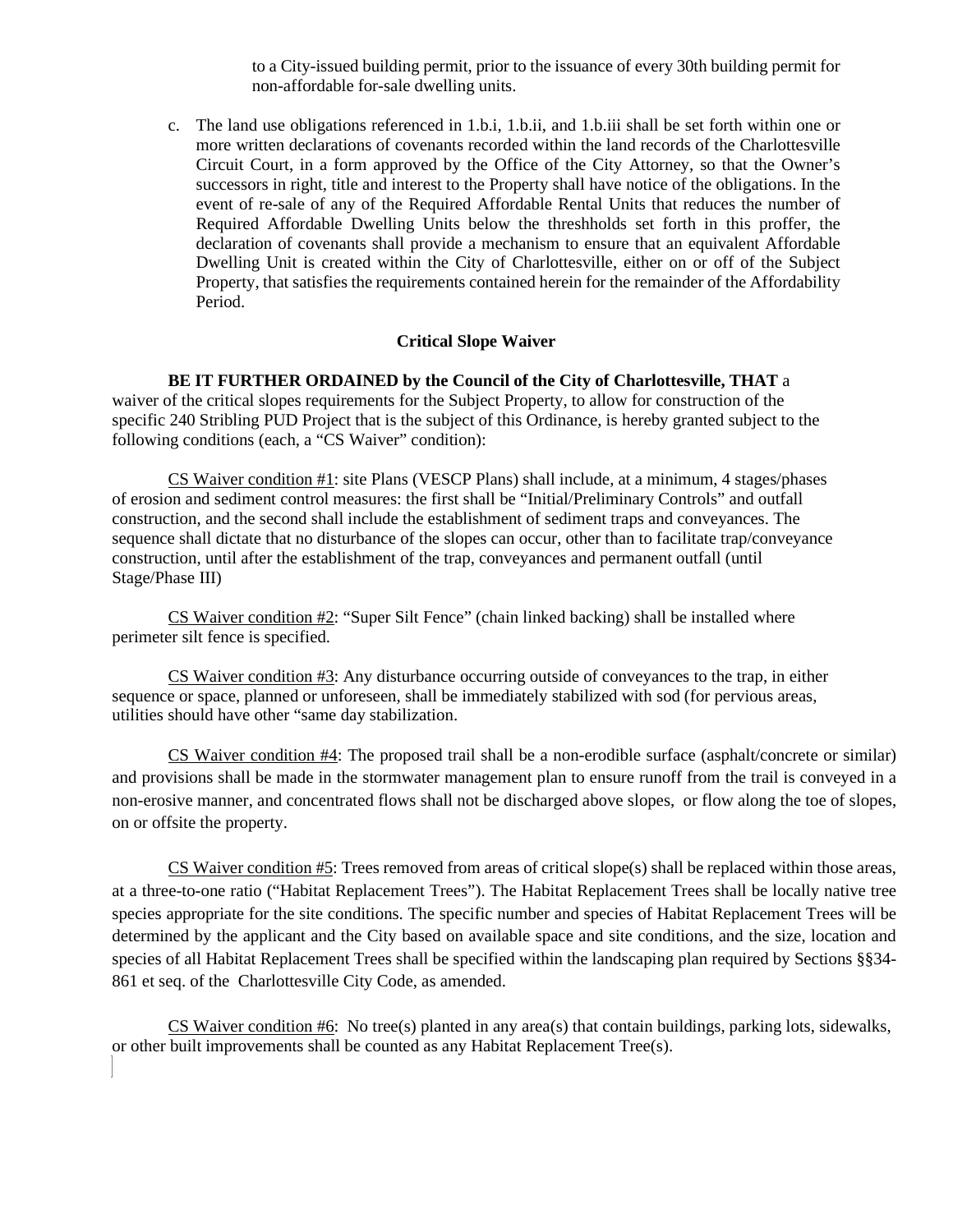#### **ACTION ITEM 2: ORDINANCE FOR INFRASTRUCTURE FUNDING AGREEMENT**

#### **ORDINANCE**

#### **APPROVING A VOLUNTARY INFRASTRUCTURE FUNDING AGREEMENT IN THE AMOUNT OF \$2.9 MILLION UPON TERMS OFFERED BY BELMONT STATION, LLC FOR CONSTRUCTION OF SIDEWALK ALONG STRIBLING AVENUE**

**BE IT ORDAINED by the Council of the City of Charlottesville, Virginia, that the following voluntary funding agreement offered to the City by Belmont Station, LLC, is hereby approved for a capital project to be undertaken by the City to construct public sidewalks on Stribling Avenue, and the Mayor is authorized to execute said agreement on behalf of the City:** 

**THIS INFRASTRUCTURE FUNDING AGREEMENT** ("Agreement") is made this \_\_\_ day of \_\_\_\_\_\_\_\_\_\_\_\_\_\_\_, 2022, by and among the **City of Charlottesville, Virginia (the "City")**, a municipal corporation and political subdivision of the Commonwealth of Virginia, and, **Belmont Station, LLC, a Virginia limited liability company (the "Developer")**. Recitals

**R-1**. The Developer's purpose and intent is to invest a significant amount of money into real estate and improvements, described as: All that certain tract or parcel of land situated in the City of Charlottesville, Virginia (the "City") on the south side of Stribling Avenue, containing 11.053 acres, more or less, according to the City land records, and currently shown as City Tax Map Parcel 18A025000, and as further **(the "Investment")** described and depicted on **Exhibit A** hereto **(the "Property")**, where Developer intends to design and develop a Planned Unit Development containing approximately 170 newly-constructed residential dwellings (the "PUD Project"), which will promote the safety, health, welfare, convenience or prosperity of the inhabitants of the City by promoting appropriate housing density and affordability within an area of the City, enhance the tax base in the City, create more housing opportunities, and promote other economic development in the City. The Developer's Investment and the amounts and other requirements included in such Investment are set forth in part as **Exhibit B**.

**R-2**. The City has a documented need for pedestrian sidewalk improvements and related stormwater and utility infrastructure along Stribling Avenue in the City of Charlottesville, as noted in the City's "Complete Sidewalks Projects List", page 209 of the *Charlottesville Bicycle & Pedestrian Master Plan Update 2015, as well as in the "Proposed Fiscal Year (YR) 2022 Capital Improvement Program (CIP) Revenue and Expenditure Description Summary", page 8, and, the "Capital Improvement Program Final Request Form, 5-Year Program Span: Fiscal Year 20-24, Project Title: Stribling Sidewalk + Drainage Improvements"* ("Sidewalk Improvements"). The Sidewalk Improvements will be made on both sides of Stribling Avenue from the intersection with JPA and ending in proximity to the City limits.

**R-3.** The Sidewalk Improvements are separate from the Developer's Property; however, Developer acknowledges and agrees that, although a need for the Sidewalk Improvements already exists, the PUD Development will increase use of Stribling Avenue by both vehicular and pedestrian traffic, and the Developer desires to make a financial contribution that will facilitate the City's commencement of the Sidewalk Improvements on an expedited basis.

**R-4**. The Developer has offered to enter into a funding agreement with the City, to provide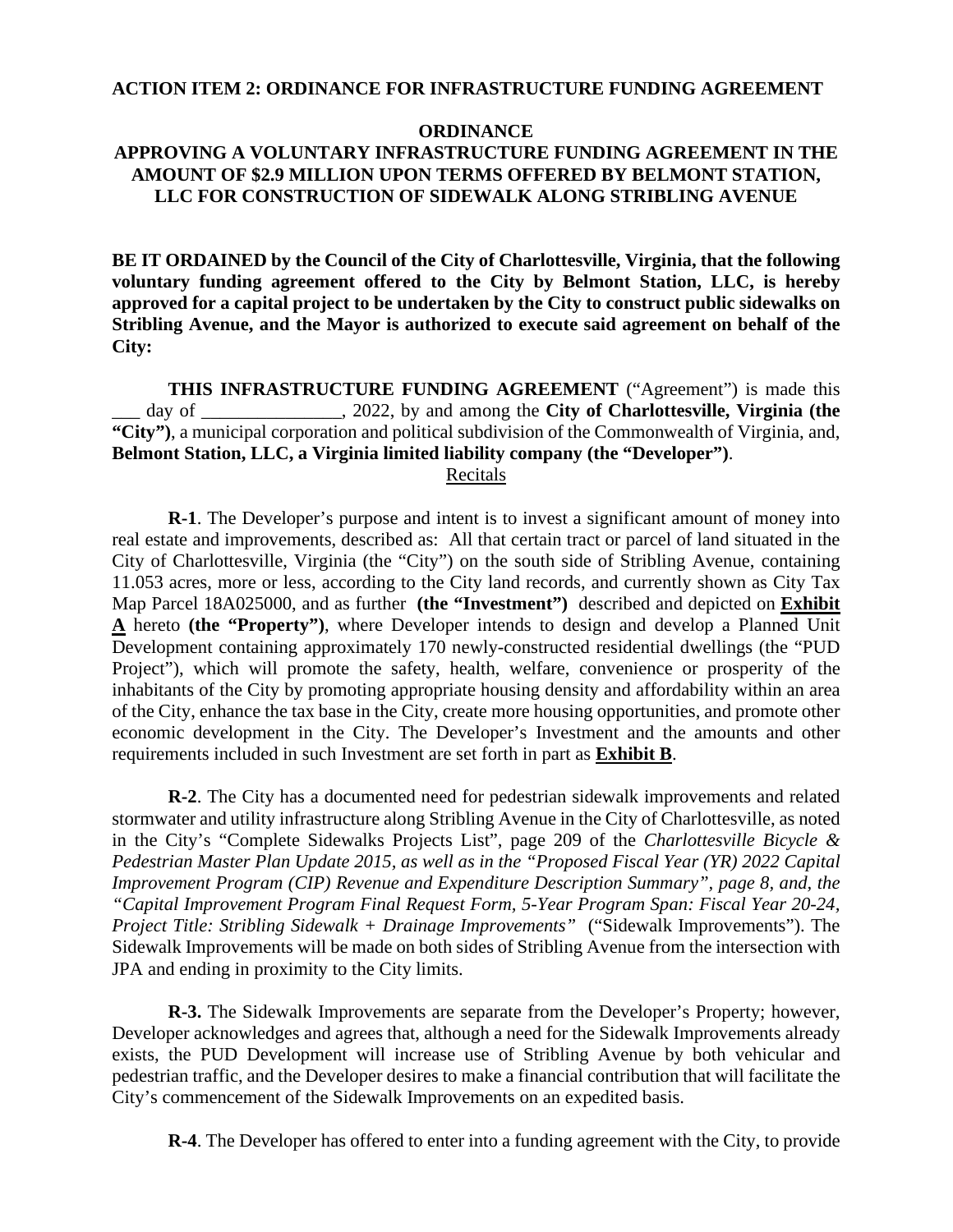certain monies to the City through cash escrow or letter of credit, which may be utilized by the City under the terms and conditions set forth within this Agreement to construct the Sidewalk Improvements.

**WHEREAS**, the Developer and the City desire to set forth their understanding and agreement as to these matters in this Agreement.

**NOW, THEREFORE**, for and in consideration of the premises, the mutual benefits, promises and undertakings of the parties to this Agreement, and other good and valuable consideration, the receipt and sufficiency of which are hereby acknowledged, the parties hereto hereby covenant and agree as follows:

1. The recitals are incorporated as part of this Agreement.

2. The Developer:

a. Shall make and maintain the Investment described on Exhibits A and B attached to this Agreement;

b. Shall have **\$2,900,000** in a pledged account (cash escrow), or Letter of Credit, or other drawable fund or account ("Funding") which shall be made available to the City for use in constructing the Sidewalk Improvements.  $\div$  (i) prior to the date on which the City issues a land disturbing permit for the PUD Project, or (ii) by December 31, 2026, whichever first occurs. The Funding shall be made available for the City to draw upon to pay costs of constructing for the Sidewalk Improvements. In the event that the City's final budget for the Sidewalk Improvements, based on bid(s) received, is less than \$2,900,000 then the Funding under this Agreement shall be amended and reduced to the actual budgeted amount based on the accepted bid $(s)$ .

c. At the request of the City, the Developer shall request that its contractor for the PUD provide a bid to the City for the construction of the Sidewalk Improvements, to assist the City's efforts to achieve any efficiencies that may be possible if the Sidewalk Improvement can be worked on contemporaneously with the contractor's construction of sidewalks within the PUD Project. The Developer shall give the City at least 60 days advance written notice of the date on which the Developer's contractor will commence construction streets and sidewalks within the PUD Project;

d. Shall provide the City with the engineering and surveying work that the Developer has caused to be completed to date, and the cost of such work may be deducted by the Developer from the \$2,900,000 to be made available to the CityCity agrees to reimburse the Developer for the cost of that work;

e. Shall make its commercially reasonable efforts to obtain approvals of the Final Site Plan for the PUD from the City, and commence land disturbing activities, no later than **December 31, 2026 ("Commencement Date"),** which may be extended due to force majeure or other administrative reasons approved by the City;

f. Shall make its commercially reasonable efforts to complete construction and equipping of the PUD Project, in accordance with the Site Plan for the PUD approved by the City, no later than **December 31, 2036 ("Completion Date"**), which may be extended due to force majeure or other administrative reasons approved by the City.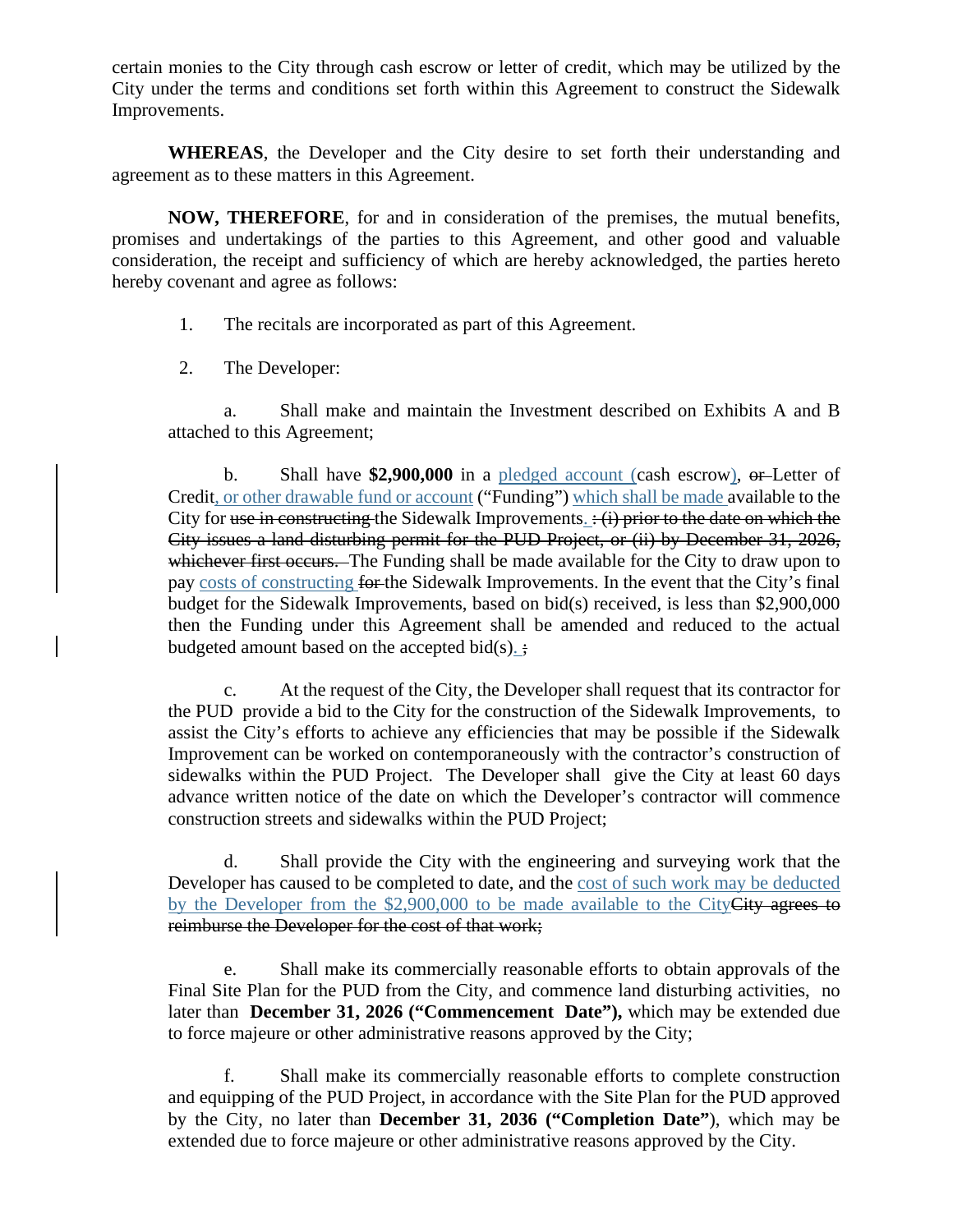g. Shall comply with all applicable federal, state and local laws and secure all plans, approvals, bonds and permits as may be necessary or appropriate for the construction and completion of the PUD Project and the occupancy thereof.

#### 3. **The City**:

a. Shall be responsible for preparing its own final construction plans to be used for the City's construction of the Sidewalk Improvements, and complete right-of-way acquisition, on or before the Commencement Date;

b. Shall use its best efforts to coordinate construction of the Sidewalk Improvements with the infrastructure construction schedule for the PUD Project, if that is possible with the same contractor(s) and if it will achieve any economies; May, but no earlier than the date on which the City issues a land disturbing permit for the PUD Project, submit a drawdown request, to obtain reimbursement from the Funding for the City's documented expenditures associated with planning and design-for-construction of the Sidewalk Improvements.

c.b. Upon commencement of construction of the Sidewalk Improvements, the City sShall be responsible for prepareing periodic drawdown requests from the Funding to pay for construction of the Sidewalk Improvements pursuant to the City's contract with a the contractor(s) for the Sidewalk Improvements. The City, or other designee, and the Developer shall each promptly complete all paperwork necessary to process the drawdown requests on a timely basiscomplete draw requests.

4. The City, subject to the availability of public funds and the annual appropriation of such funds by the Council, and subject further to the Developer's fulfillment of all of its obligations under this Agreement, shall reimburse the Funding to the Developer, as described herein. Reimbursement of the Funding shall be paid in annual installments, beginning on September 30 of the first Tax Year following the date of the City's issuance of the first building permit for a residential dwelling within the PUD Project ("Initial Reimbursement Installment") and continuing annually thereafter, on or before September  $30<sup>th</sup>$  of each successive Tax Year, but ending on the later of: December 31, 2036, or 20 45 years after the issuance of the first building permit, in either case regardless of whether the Funding has been fully reimbursed to Developer.

a. Each annual reimbursement payment shall be equal to (and shall not exceed) sixty one hundred-percent (60100%) of the total of the annual real property taxes actually received by the City attributable to the incremental increase in the assessed value of the Property **("Incremental Increased Value")** over the value of the Property on the City's Land Book for the Tax Year 2022, which is \$1,198,000(2021 in which the land disturbing permit for the PUD Project is issued by the City (\$1,041,700) **(the "Base Value").** An example of the calculation of the annual Funding reimbursement payment required by Paragraph 4, above, is attached as **Exhibit C** to this Agreement.

b. For the purpose of this Agreement, **(i)** the Incremental Increased Value shall be the assessed value of the Property, inclusive of all lots resulting from any subdivision(s) thereof, as set forth within the City's Land Book for each Tax Year subsequent to 2021 the Base Value Tax Year, without regard to the ownership of the Property, **and (ii)** the Land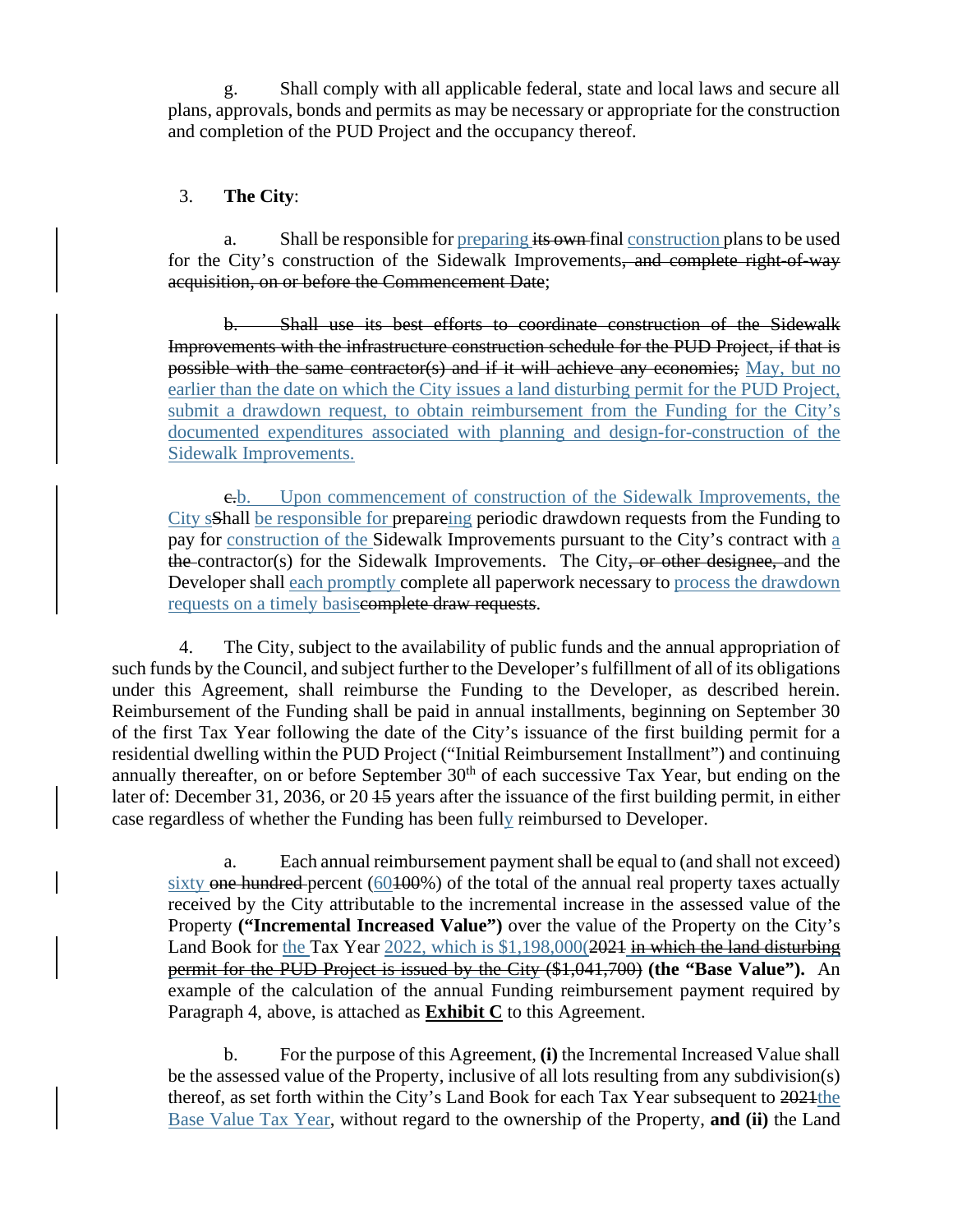Book is the official record of real estate assessments for a given Tax Year, as referenced in City Code Section 30-66.

c. Notwithstanding the foregoing, no reimbursement payment shall be due or owing by the City to the Developer within any Tax Year in which the value of the Property on the City's Land Book does not exceed the Base Value.

d. To the extent that the assessed value of the Property is decreased for any reason during the term of this Agreement, the amount of Funding shall be reduced by the tax decrease based on the decrease in Incremental Increased Value.

5. The City shall pay interest to the Developer on the Funding drawn by it for utilized by it to pay for construction of the Sidewalk Improvements, at an adjustable rate equal to 1.5%, or the "true" interest cost (as defined by City Council resolution titled "\$18,000,000 Million [sic] Bond Issue" dated May 3, 2021) of Charlottesville's most recent General Obligation Bond issuance preceding the Commencement Date, whichever is higher. Interest shall begin accruing on the Commencement Date and continue until the earlier of: (i) the entire amount of interest and Funding utilized by the City for the Sidewalk Improvements has been reimbursed to the Developer, or (ii) the latest date established in Paragraph 4, being December 31, 2036 or 20 15 years after the issuance of the first building permit.

6. Developer acknowledges and understands that the City is not empowered under Virginia law to make any binding contractual obligation committing payment of City funds beyond the current fiscal year of the City. However, so long as public funding is available to support the City's performance of this Agreement in subsequent fiscal years, it is the current intention of the Charlottesville City Council to make sufficient annual appropriations to fund the reimbursement obligations of the City hereunder. To that end, the Council has directed the City Manager or other officer charged with the responsibility of preparing the City's budget to include in the City Manager's proposed budget for each fiscal year subsequent to the date of this Agreement a request that the Council appropriate the amounts due under this Agreement during such fiscal year. If at any time the City or the Developer determines that the amount appropriated in any fiscal year budget is insufficient to support the City's performance under this Agreement, then, if sufficient public funding is available, then the City Manager shall submit to the Council at the next scheduled meeting of the Council or as promptly as practicable, a request for a supplemental appropriation sufficient to cover the deficit.

7. This Agreement shall not create any joint venture, any agency, or any employeremployee relationship between the parties hereto.

8. The City reserves the right to approve in advance any assignment of this Agreement by the Developer to any individual or entity while any of the Developer's obligations under this Agreement are outstanding. The ownership interests of such entity must be disclosed to the City. The consent to any such assignment shall not be unreasonably withheld. After the completion of the Developer's obligations under Section 2 of this Agreement, the repayment of the Funding obligations may be sold, assigned, or transferred by the Developer, with the approval of all parties, which consent shall not be unreasonably withheld. All parties to any assignment, sale or transfer under this Section 8. shall be bound by all the terms and conditions of this Agreement.

9. The City may terminate this Agreement at any time if funds have not been drawn from the Developer's Cash Escrow or Letter of Credit. The City may terminate this Agreement after funds have drawn, by repaying all outstanding Funding amounts plus appliable interest.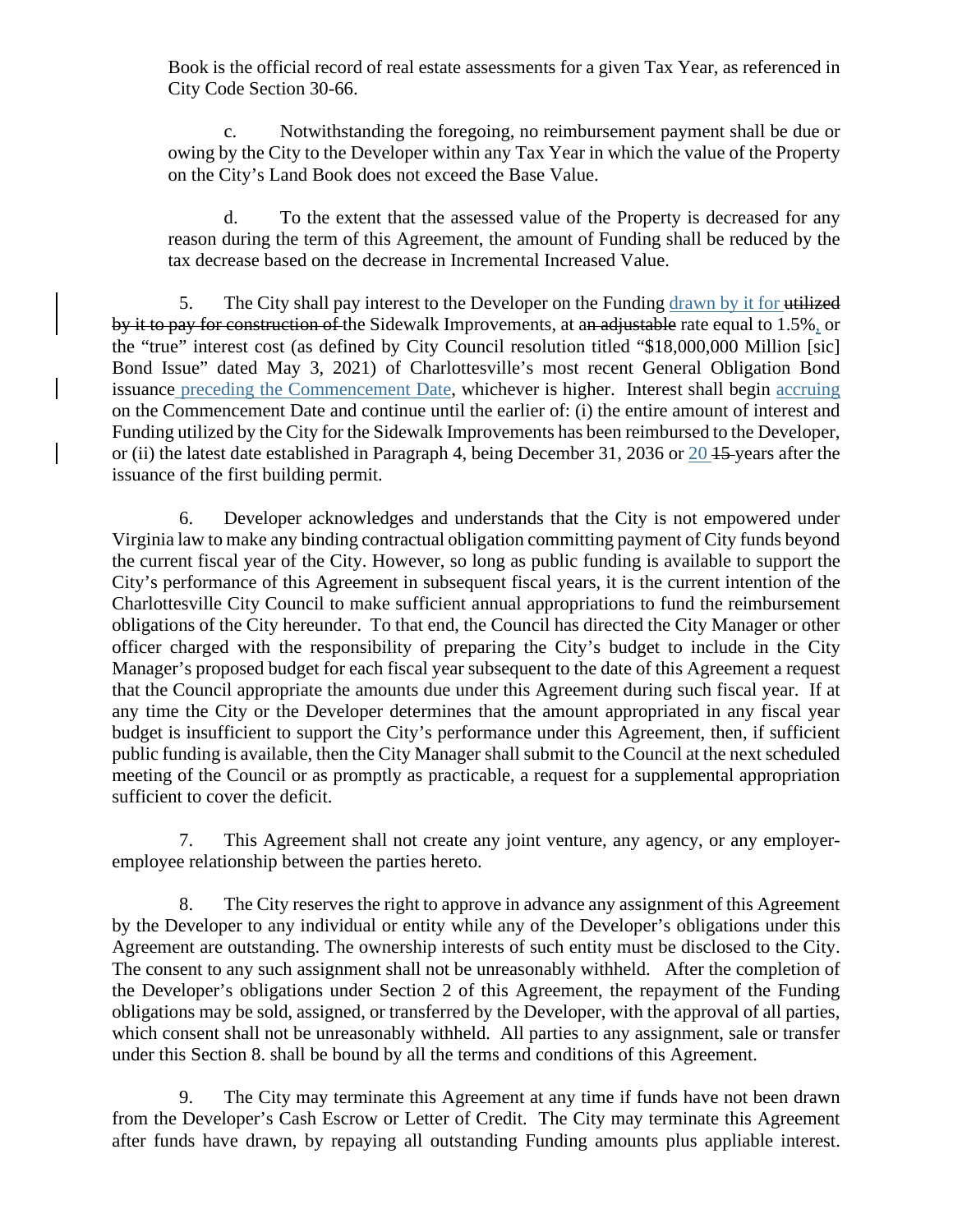There is no prepayment penalty if the City chooses to repay Funding in full sooner than otherwise called for under the Agreement. The City will provide written notice to the Developer of its decision to terminate the Agreement pursuant to this section, or if repayment funds sent from the City to the Developer are intended as the prepayment in full of all outstanding amounts, along with the corresponding notice of Agreement termination. The Agreement terminates without any action needed by the City or the Developer if no funds have been drawn by the City under this Agreement upon the earlier of: December 31, 2034, or, the receipt by the City of the increased cumulative tax increment revenues of \$4,833,333 (\$2,900,000 / 60%), in excess of the Base Value, from the PUD Project commencing after the rezoning.

10. This Agreement shall not be interpreted to establish any pledge, security interest, lien, or other encumbrance on property of the City or the Developer.

11. This Agreement shall be governed in all aspects by the laws of the Commonwealth of Virginia, without reference to conflict of laws provisions. In the event of litigation, jurisdiction and exclusive venue shall be in the Circuit Court of the City of Charlottesville, Virginia, and all legal actions involving this Agreement shall be brought only in such court. Each of the parties to this Agreement have standing to enforce the terms, conditions and obligations set forth herein.

12. This Agreement sets forth the entire agreement between the parties hereto. There are no promises, agreements, conditions, or understandings between the parties respecting the subject matter hereof, other than those expressly set forth herein, and the provisions of this Agreement supersede all prior and contemporaneous negotiations, conversations, discussions, correspondence, memoranda, and agreements between the parties concerning the subject matter of this Agreement.

13. This Agreement may be modified by mutual agreement of the parties. The City Manager is designated as the City's agent to approve and execute amendments to this Agreement involving procedural or administrative matters. By way of example and not limitation, such procedural or administrative changes can include: date changes relating to any force majeure, changes in the scope of work necessary for the Sidewalk Improvements, or, approvals required by Section 8 of this Agreement.

14. Notices and communications relating to this Agreement shall be given in writing, and shall be deemed to be received by a party hereto (i) five (5) business days after being mailed by U.S. mail, first class, postage prepaid, return receipt requested, or (ii) one (1) business day after being placed for next day delivery with a nationally recognized overnight courier service, or (iii) upon being delivered by hand to a party, addressed as follows:

if to the City, to:

The City of Charlottesville, Virginia Attention: City Manager 605 East Main Street, City Hall, Second Floor (P.O. Box 911) Charlottesville, VA 22092

if to the Developer, to: Belmont Station, LLC 142 South Pantops Drive Charlottesville, VA 22911 ATTN: Frank T. Ballif, Manager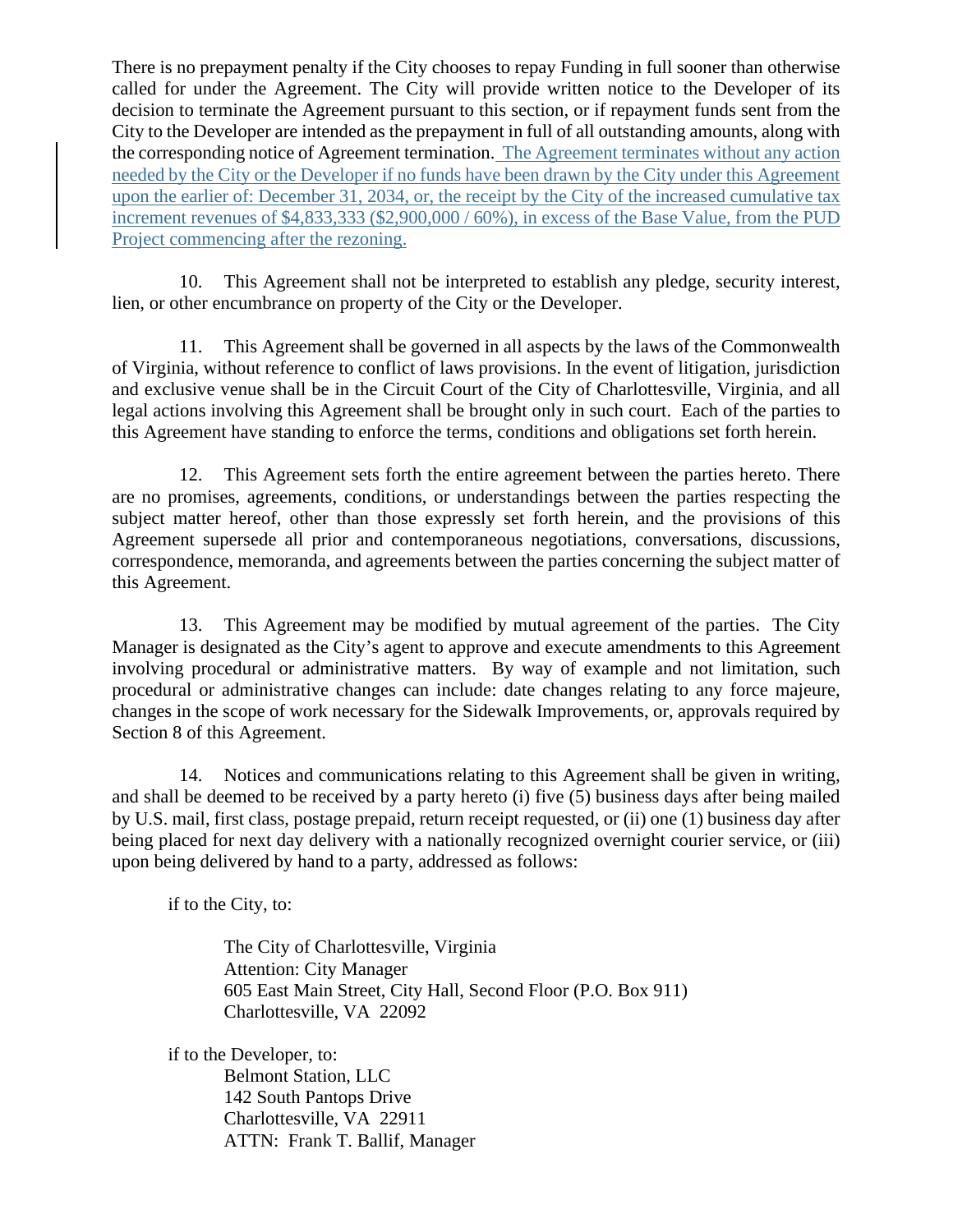with a copy to:

Lois A. Haverstrom, General Counsel 142 South Pantops Drive Charlottesville, VA 22911

15. This Agreement may be executed, via facsimile or email and, in one or more counterparts, each of which shall be an original, and all of which together shall be one and the same instrument. This Agreement shall be binding upon and inure to the benefit of the parties hereto. If any provision of this Agreement is determined to be unenforceable, then the remaining provisions of this Agreement shall be interpreted as in effect as if such unenforceable provisions were not included therein. Each of the parties to this Agreement represents that it is fully authorized to enter into this Agreement, and that it will be bound by this Agreement in accordance with its terms.

**IN WITNESS WHEREOF**, the parties hereto have executed this Agreement to be effective as of the date first written above.

## **CITY OF CHARLOTTESVILLE, VIRGINIA**

 $\mathbf{B} \mathbf{y}$ :

Title: \_\_\_\_\_\_\_\_\_\_\_\_\_\_\_\_\_\_\_\_\_\_\_\_\_\_\_\_\_\_\_

Date of Execution: \_\_\_\_\_\_\_\_\_\_\_\_\_\_\_\_\_\_\_\_

## **DEVELOPER BELMONT STATION, LLC on its behalf and as Manager of Belmont Station LLC**

 $By:$ 

Frank T. Ballif, as Manager

Date of Execution: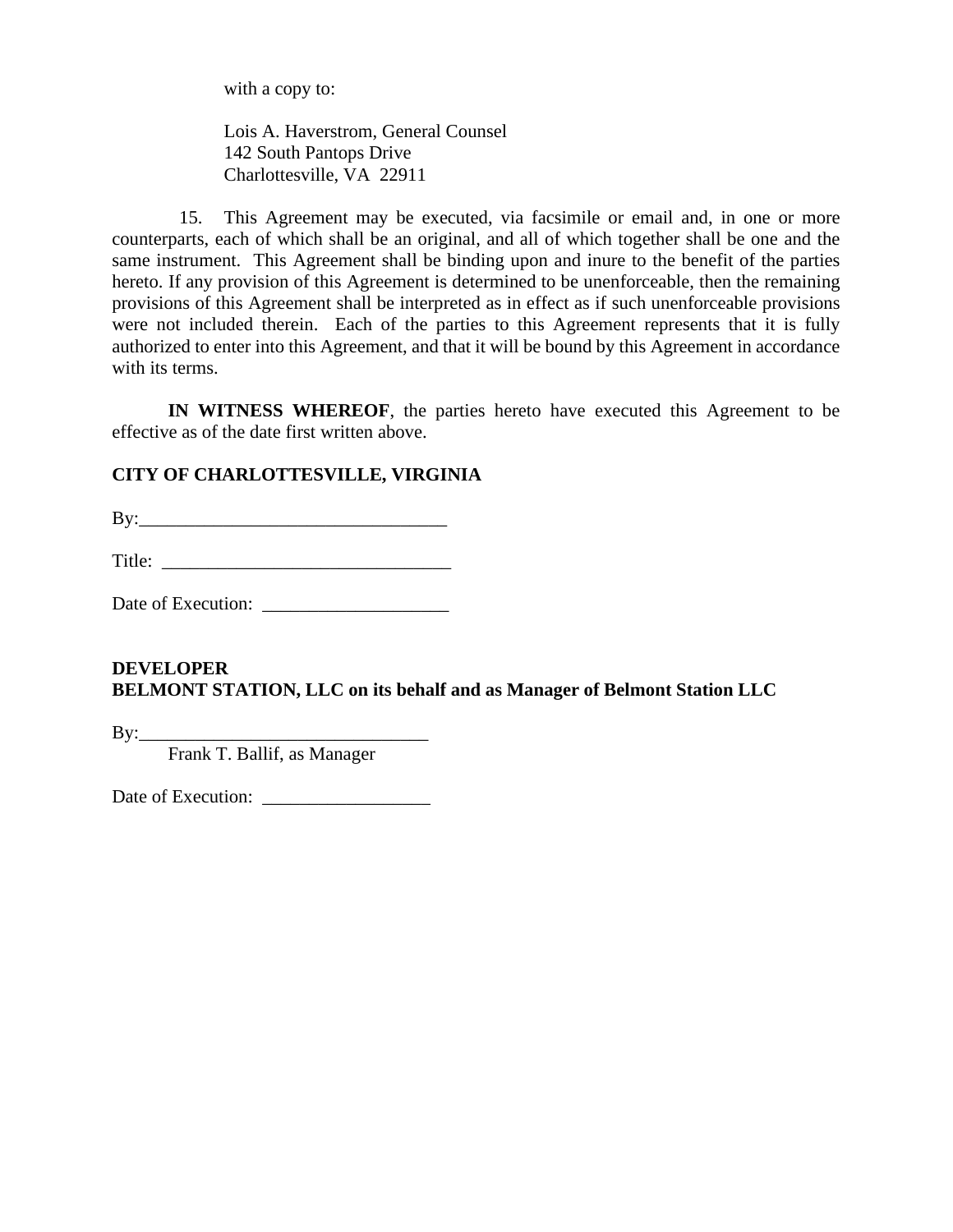## **EXHIBIT A TO VOLUNTARY INFRASTRUCTURE FUNDING AGREEMENT**

(Description of Property)

All that certain tract or parcel of land situated in the City of Charlottesville, Virginia (the "City") on the south side of Stribling Avenue, containing 11.053 acres, more or less, according to the City land records, and currently shown as City Tax Map Parcel 18A025000, and as further described within the Proposed Planned Unit Development (the "Investment") described and depicted on Exhibit A below (the "Property")

æ

Property to be developed into a 170+/- Unit PUD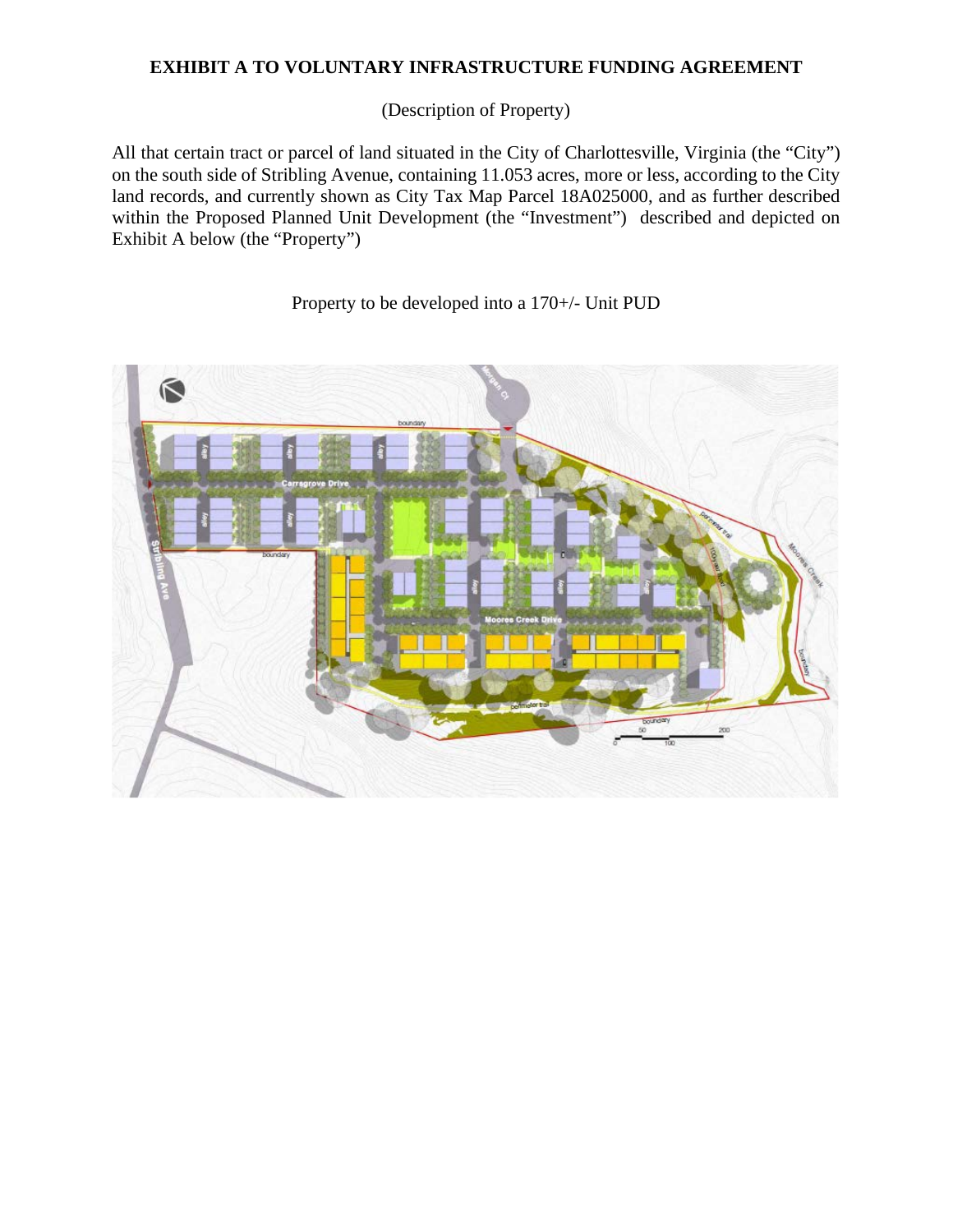### **EXHIBIT B TO VOLUNTARY INFRASTRUCTURE FUNDING AGREEMENT Investment**

This Agreement only relates to the \$2,9000,000 Cash Escrow or Letter of Credit posted by the Developer in favor of the City, and the reimbursement of amount(s) drawn by the City from of that Cash Escrow or Letter of Credit. Developer plans to construct 170+/- residential dwelling units within the PUD Project, with an estimated completed value after home construction averaging \$275,000, more or less.

### **EXHIBIT C VOLUNTARY INFRASTRUCTURE FUNDING AGREEMENT**

#### **Funding Calculation of Incremental Increased Value (Examples based on Estimated Assumptions below)**

Sample Calculations are for Illustration Purposes Only: The Dates, Assessed Values, and Real Estate Tax Rates are not actual and are for Illustration Purposes Only. Calculations assume that the City has drawn funds that are to be repaid by real estate taxes received by the City and generated directly from the Developer's PUD after the issuance of the first Building Permit.

Example 1 - Issuance of First Building Permit

|                                         | 1 Unit Averaging \$275,000 upon<br>completion and 169 lots at<br>\$65,000 each | <b>Prior to Project (Based)</b><br>20221 AV) | <b>Estimated Annual Tax</b><br><b>Increment Repayment w/</b><br><b>Issuance of First Building</b><br><b>Permit</b> @ 60% |
|-----------------------------------------|--------------------------------------------------------------------------------|----------------------------------------------|--------------------------------------------------------------------------------------------------------------------------|
| <b>Assessed Value</b><br>of Real Estate | \$11,260,000                                                                   | \$1,198,000041,700                           |                                                                                                                          |
| Real Estate Tax<br>Collected            | \$106,970                                                                      | $($11,381.009,896)*$                         | $$95,589 \times 60\%$ =<br>\$57,35397,074                                                                                |

#### Example 2 - Complete Project Build Out

|                                         | <b>Estimated After Project</b><br>Completion<br>170 Units Averaging \$275,000<br>upon completion | <b>Prior to Project (Base</b><br>20221 AV) | <b>Estimated Annual Tax</b><br><b>Increment Repayment</b><br>at the end of the Project |
|-----------------------------------------|--------------------------------------------------------------------------------------------------|--------------------------------------------|----------------------------------------------------------------------------------------|
| <b>Assessed Value</b><br>of Real Estate | \$46,750,000                                                                                     | \$1,198,000041,700                         |                                                                                        |
| Real Estate Tax<br>Collected            | \$444,125.                                                                                       | $($11,3819,896)*$                          | $$432,744 \times 60\% =$<br>\$259,646434,229                                           |

\*Based on real estate tax rate \$0.95 per \$100.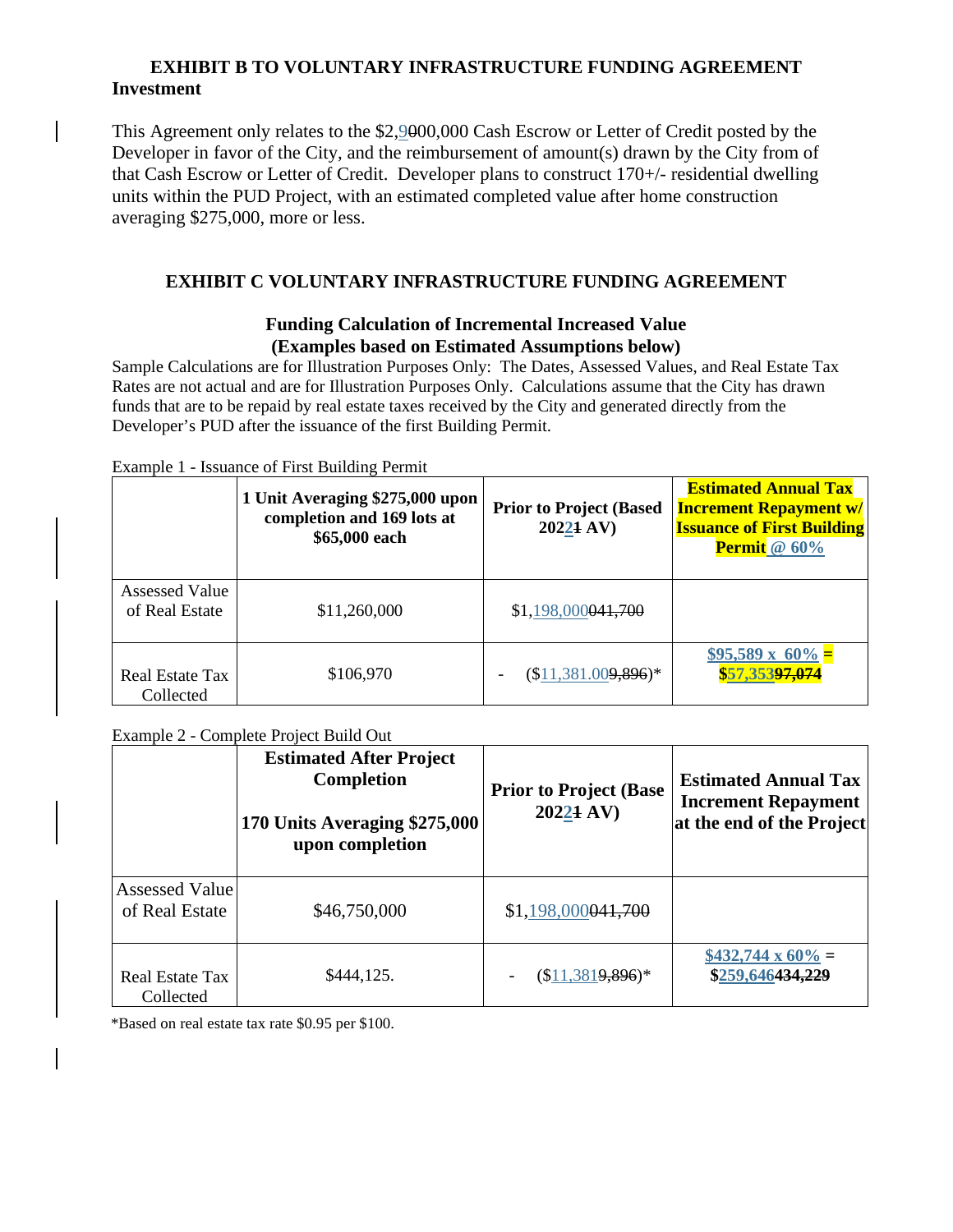### **CITY OF CHARLOTTESVILLE, VIRGINIA CITY COUNCIL REZONING STAFF REPORT**



Agenda Date(s): March 21, 2022 and April 18, 2022

Presenter and Staff Matt Alfele, AICP, City Planner Contact:

**Title: 240 Stribling PUD – ZM20-00002 & P20-0079** 

## **Summary of The Proposed Planned Unit Development:**

Southern Development on behalf of the landowner, Belmont Station, LLC, has submitted an application seeking a rezoning of approximately twelve (12) acres of land, identified within City tax records as Tax Map and Parcel 18A025000 ("Subject Property"). The Subject Property has frontage on Stribling Avenue. The application proposes to change the zoning district classifications of the Subject Property from R-1S (Residential Small Lot) / R-2 (Residential Two-Family) to PUD (Planned Unit Development) subject to certain proffered development conditions ("Proffers") and development plan. The rezoning would allow a PUD referred to as "240 Stribling PUD" containing no more than one-hundred and seventy (170) residential units divided between single-family attached, townhomes, and multifamily buildings at a density of fifteen (15) dwelling units per acre (DUA), with open space in the amount of 4.76 acres, and the following unique characteristics/ amenities per the development plan: approximately two (2) singlefamily attached style units, approximately sixty-nine (69) townhome style units, three (3) multifamily buildings, central green space, nature trail, four (4) new City standard public roads, pedestrian and vehicular access to Morgan Court, and six (6) new private roads built to City private road standards. The proposed development is intended to be completed in approximately twenty (20) phases. In order for the Landowners to implement the PUD Plan, they will need to disturb areas within Critical Slopes; this application also presents a request for a Critical Slopes Waiver (P20-0079) per City Code Sec. 34-516(c). The Comprehensive Land Use Map for this area calls for Low Density Residential (15 DUA or less). See Attachment A for proffered conditions.

## **Discussion:**

The Planning Commission held a virtual joint Public Hearing with City Council on September 14, 2021 on this matter. The Director of Economic Development (Mr. Chris Engle) gave an update on a proposed draft agreement between the City and the applicant to fund installation of sidewalks along Stribling Avenue. The City's Engineer (Mr. Jack Dawson) provided insight into issues with calculating funding needed to provide improvements (such as sidewalks) to Stribling Avenue given limited project information. Increased density and the safety of Stribling Avenue were the main discussion points. The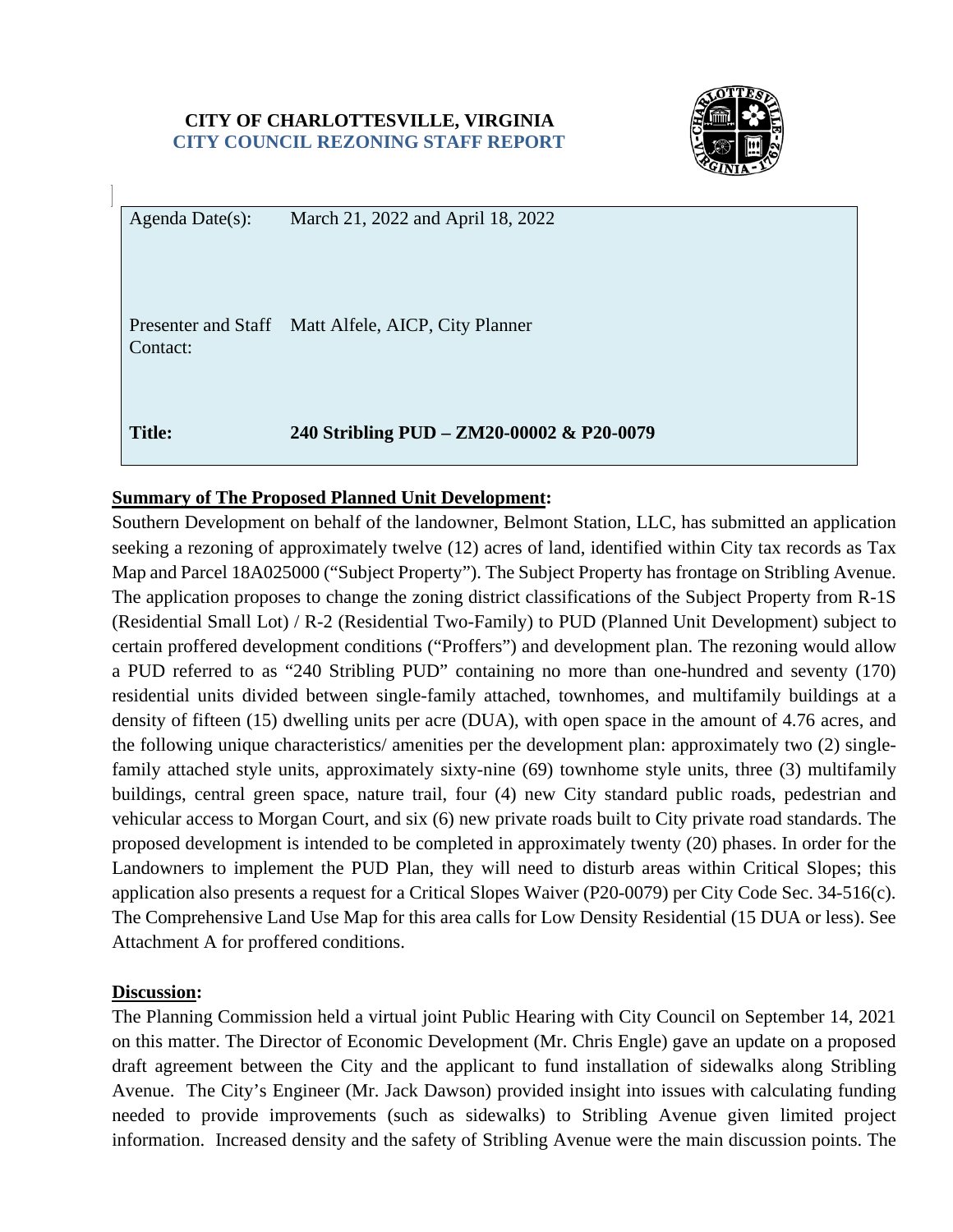Commission liked the innovation of the design, the affordable units, and the proposed density of the development, but did not believe the development should happen unless Stribling Avenue was improved, and sidewalks provided. The Commission was also concerned with the number of trees along Stribling that would be removed.

Due to the apprehension from Planning Commission as it related to the condition of Stribling Avenue, the applicant requested and was granted a deferral. The applicant made the following adjustments to the development and Planning Commission continued their discussion on November 9, 2021.

Critical Slope Waiver Application P20-0079 No Changes Rezoning Application ZM20-00002 The applicant made the following two (2) changes to the PUD Development Plan:

Update the setback requirements on page 4: The original plan stated: Minimum Building setbacks: Front: 0' Side: 0' Rear: 0' Adjacent to outside properties: 5'

The new setbacks are: Front: 0' Side: 0' Rear: 0' Adjacent to outside properties: 5' Maximum front setback: 10' (Stribling Ave, Frontage Excluded)

Updates to Phasing and Open Space Requirements on page 5: No information provided in the original plan New information on page 5: A minimum of 1.00 acre of Open Space shall be dedicated in Phase 1. At least 20% total Open Space area shall be provided with each phase thereafter.

During the November 9, 2021 meeting, Planning Commission focused on duration of construction, conditions on the Critical Slopes, and funding of the sidewalk improvements to Stribling Avenue.

## **Alignment with City Council's Vision and Strategic Plan:**

If City Council approves the rezoning request, the project could contribute to *Goal 3: A Beautiful and Sustainable Natural and Built Environment, 3.1 Engage in robust and context sensitive urban planning and implementation,* and the City Council Vision of *Quality Housing Opportunities for All.* 

## **Community Engagement:**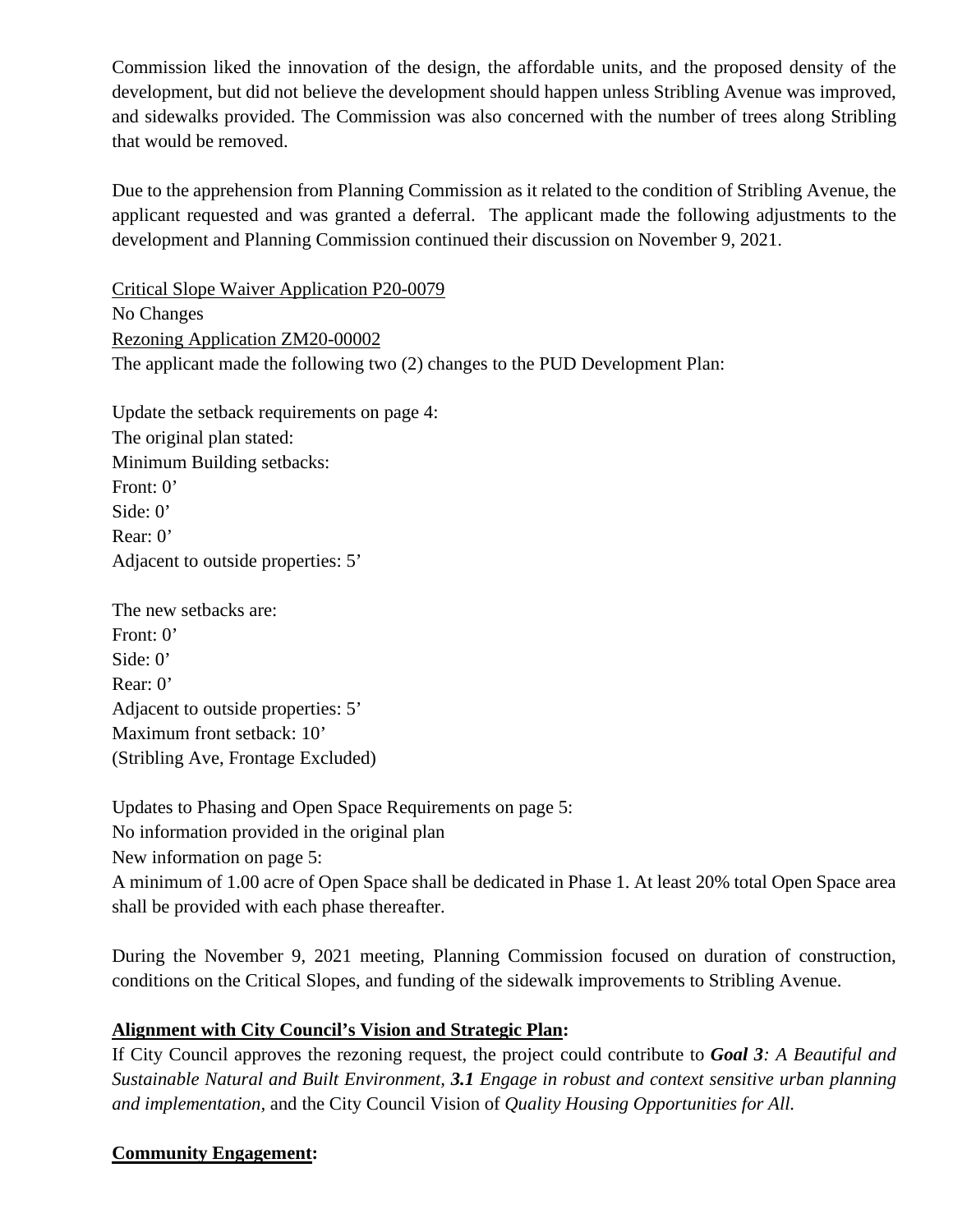On August 3, 2020 the applicant held a virtual community meeting with the public. The meeting can be viewed at:

<https://protect-us.mimecast.com/s/lZeKCL9YA0tR7ymYCBFkm5?domain=us02web.zoom.us>

The applicant gave an overview of the project as it related to the need for a rezoning. Seventy-two (72) members of the public attended the meeting and voiced the following concerns:

- PUDs is not appropriate and will not give the City what it needs.
- PUDs are only used to pack in more houses without taking into account infrastructure.
- The land should be developed by-right.
- The development should not be connected to Morgan Court. Morgan Court is too narrow and cannot handle the increased traffic.
- Traffic will be a problem.
- Stribling Avenue lacks sidewalks and will not be safe if the development is approved.
- FSNA could support the project only if Stribling Avenue is improved.
- Stribling Avenue will not be able to handle construction trucks for such a large and long-term development.
- The City's infrastructure will not support this development.
- Stribling Avenue lacks lighting.
- Stribling Avenue needs draining improvements.
- Stribling Avenue does not have enough right of way to accommodate all the improvements it needs.
- The development will double the units on Stribling.
- Critical Slopes on the site should not be disturbed.
- Stribling Avenue on the county side is not improved and cannot support the development.
- People that live in this development will have to drive cars and cannot walk to places.
- There is a playground near the proposed connection of Morgan Court to the development and the connection could impact it.
- Stribling Avenue is a shared street with a lot of bicycle, pedestrians, and cars sharing the road. This development would change that.

On September 14, 2021 the Planning Commission held a virtual joint Public Hearing with City Council. eighteen (18) members of the public spoke and expressed the following:

- The proposed development will make conditions for pedestrian and cyclists worse on Stribling Avenue and the intersection of JPA.
- Safety on Stribling Avenue is the biggest issue with the proposed development.
- The City needs more housing and this will provide much needed affordable housing.
- The trees on the site need better protection.
- Stribling Avenue needs to be improved.
- How will the section of Stribling in the county be impacted?
- The proposed development will have negative impacts to Sunset Avenue.

Any emails received by staff regarding this project have been forwarded to Planning Commission and City Council.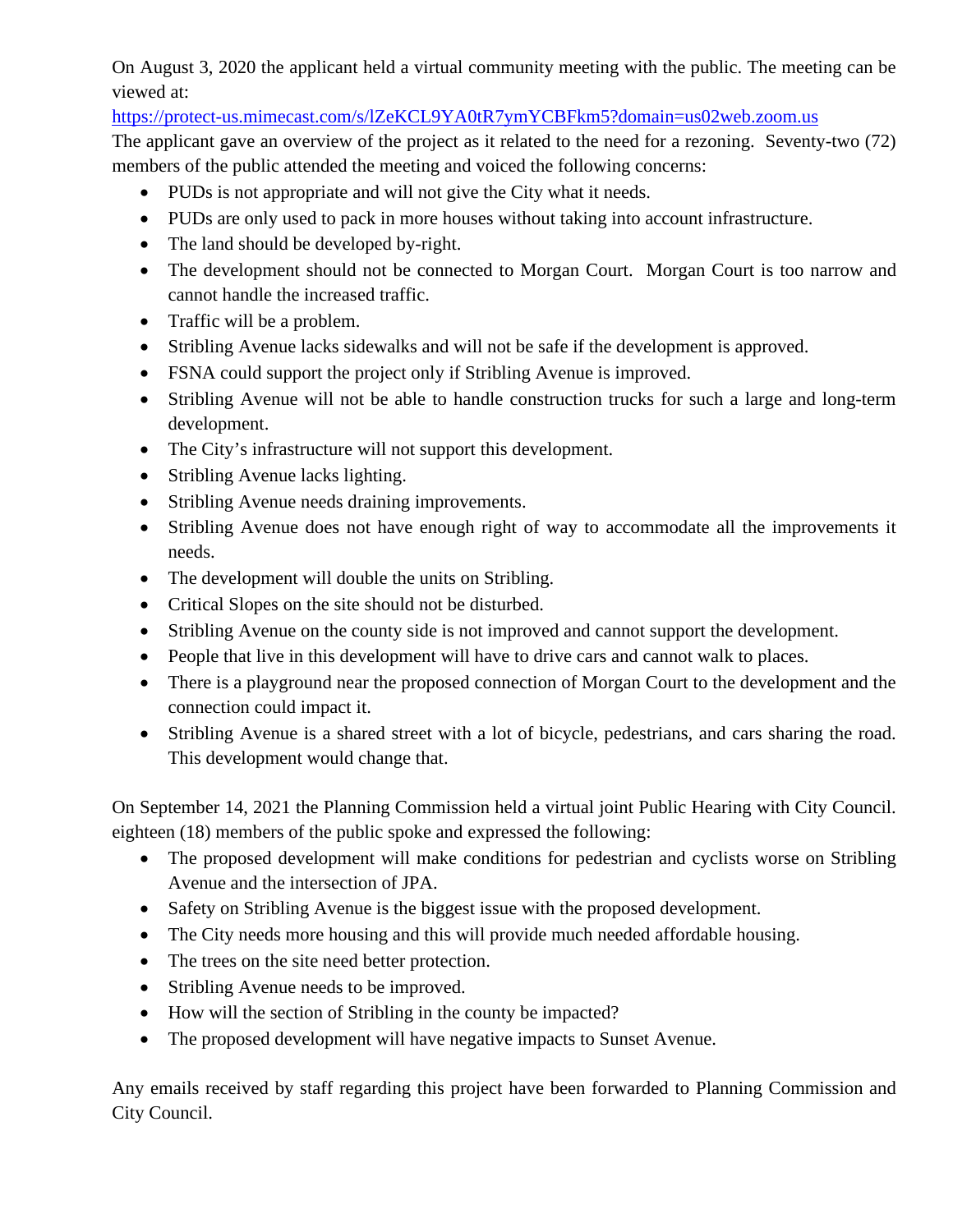## **Planning Commission Recommendation:**

The Planning Commission took the following action:

## Rezoning Application (**ZM20-00002**)

Ms. Russell moved that subject to sidewalk improvements on Stribling Ave. being prioritized appropriately in City Capital Improvement Program (CIP), I move to recommend that City Council should approve ZM20-00002, on the basis that the streets proposed within the PUD Development are laid out in a manner substantially in accord with the Comprehensive Plan, and approval of the proposed PUD Development is consistent with the Comprehensive Plan and will serve the public necessity, convenience, general welfare and good zoning practice.

Mr. Mitchell seconded the motion

Mr. Lahendro, Yes Mr. Solla-Yates, Yes Mr. Stolzenberg, Yes Mr. Habbab, Yes Mr. Mitchell, Yes Ms. Russell, Yes Ms. Dowell, Yes

The motion passed 7 - 0 to recommend approval of the rezoning application to City Council.

# Critical Slope Waiver (**P20-0079**)

Ms. Russell moved to recommend approval of the critical slope waiver for Tax Map and Parcel 18A025000, as requested, with conditions as recommended by staff. Recommended Conditions:

- 1. Site Plans (VESCP Plans) should include, at a minimum, 4 stages/phases of ESC controls, the first shall be "Initial/Preliminary Controls" and outfall construction, and the second shall include the establishment of sediment traps and conveyances. The sequence shall dictate that no disturbance of the slopes can occur, other than to facilitate trap/conveyance construction, until after the establishment of the trap, conveyances and permanent outfall (until Stage/Phase III).
- 2. "Super Silt Fence" (chain linked backing) shall be installed where perimeter silt fence is specified.
- 3. Any disturbance occurring outside of conveyances to the trap, in either sequence or space, planned or unforeseen, shall be immediately stabilized with sod (for pervious areas, utilities should have other "same day stabilization".
- 4. The proposed trail shall be a non-erodible surface (asphalt/concrete or similar) and provisions shall be made in the stormwater management plan to ensure runoff from the trail is conveyed in a non-erosive manner, and concentrated flows shall not be discharged above slopes, or flow along the toe of slopes, on or offsite the property.
- 5. Trees removed from areas of critical slope(s) shall be replaced within those areas, at a three-to-one ratio ("Habitat Replacement Trees").